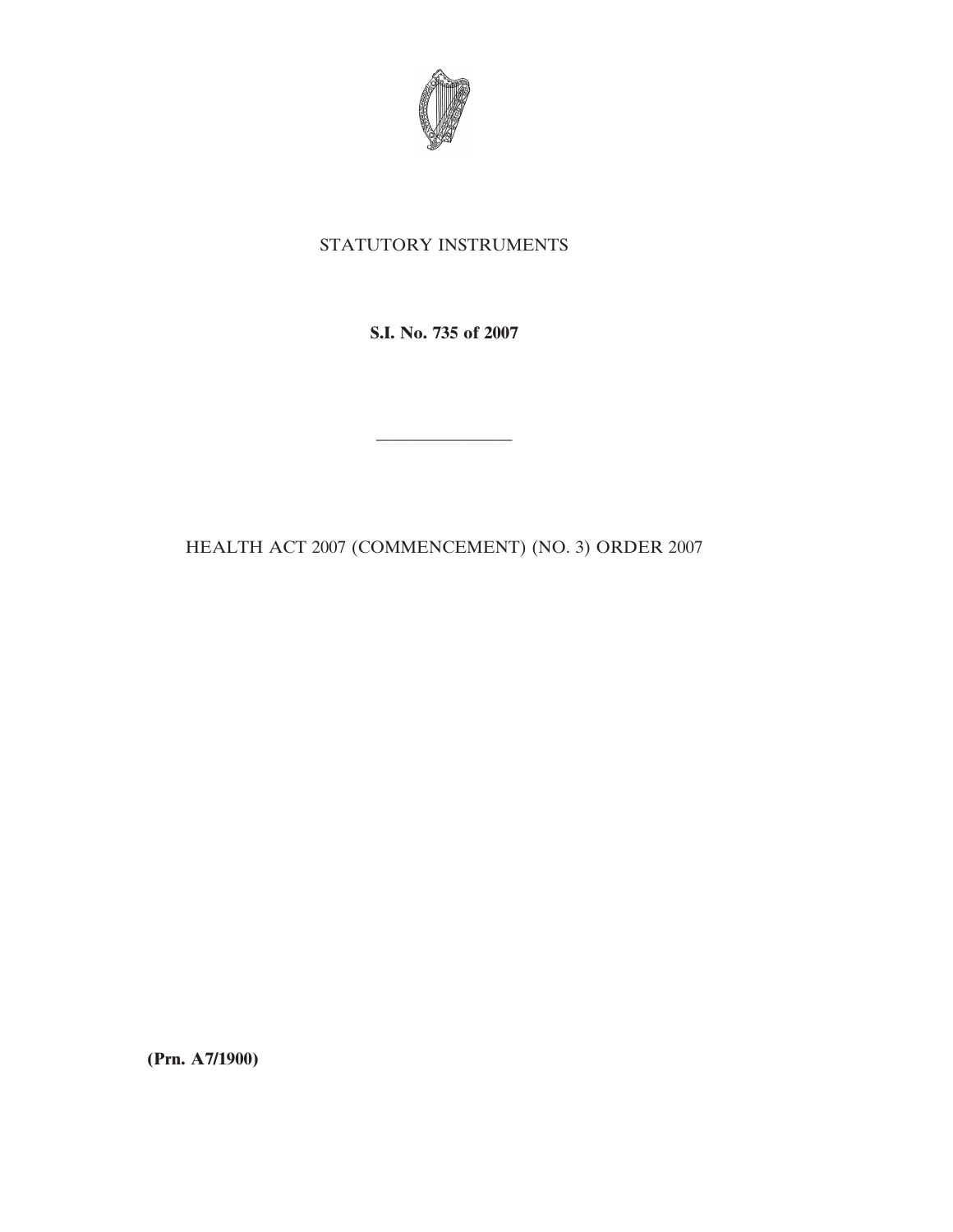## HEALTH ACT 2007 (COMMENCEMENT) (NO. 3) ORDER 2007

I, MARY HARNEY, Minister for Health and Children in exercise of the powers conferred on me by section 3 of the Health Act 2007 (No. 23 of 2007), hereby order as follows:

1. This Order may be cited as the Health Act 2007 (Commencement) (No. 3) Order 2007.

- 2. The 5th day of November 2007 is appointed as the day on which—
	- (*a*) section 105, in so far as it relates to the amendments mentioned in Part 5 of Schedule 2, and
	- (*b*) Part 5 of Schedule 2,

of the Health Act 2007 (No. 23 of 2007) come into operation.

*Notice of the making of this Statutory Instrument was published in "Iris Oifigiu´il" of* 13*th November*, 2007.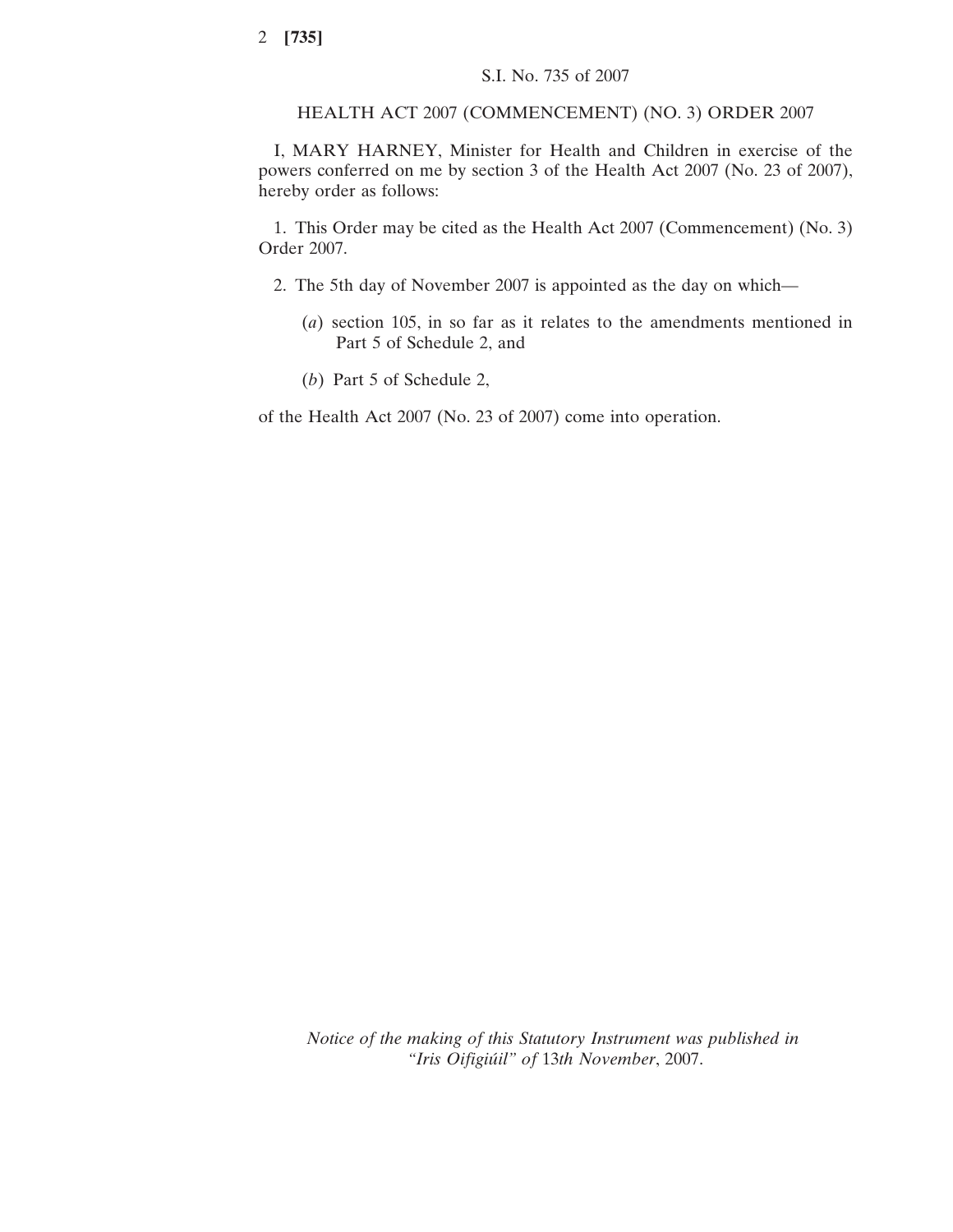**[735]** 3



MARY HARNEY. Minister for Health and Children.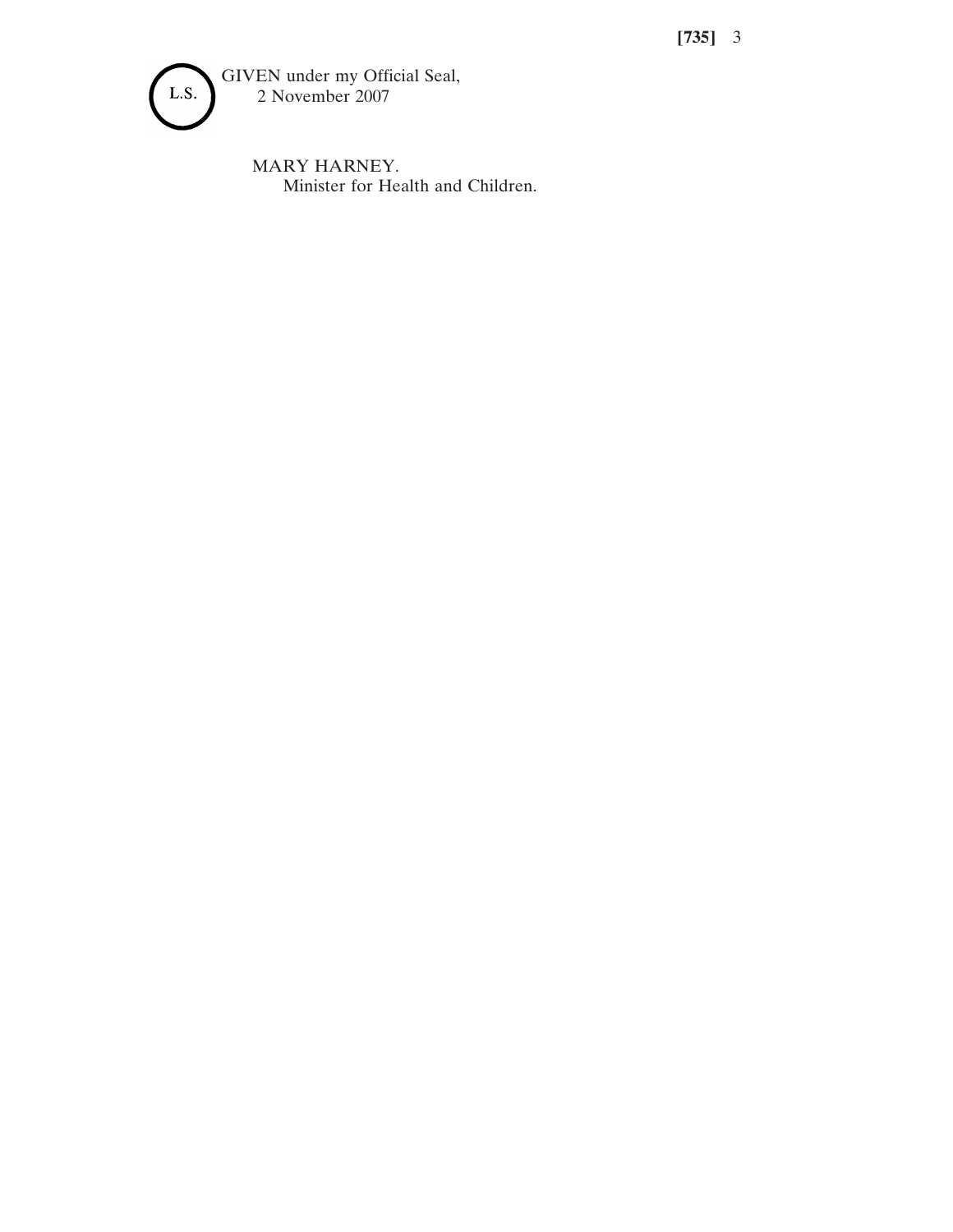## EXPLANATORY NOTE

*(This note is not part of the Instrument and does not purport to be a legal interpretation.)*

This order provides for the commencement of amendments to the Civil Registration Act 2004 contained in the Health Act 2007, to coincide with the commencement of Part 6 of the Civil Registration Act 2004.